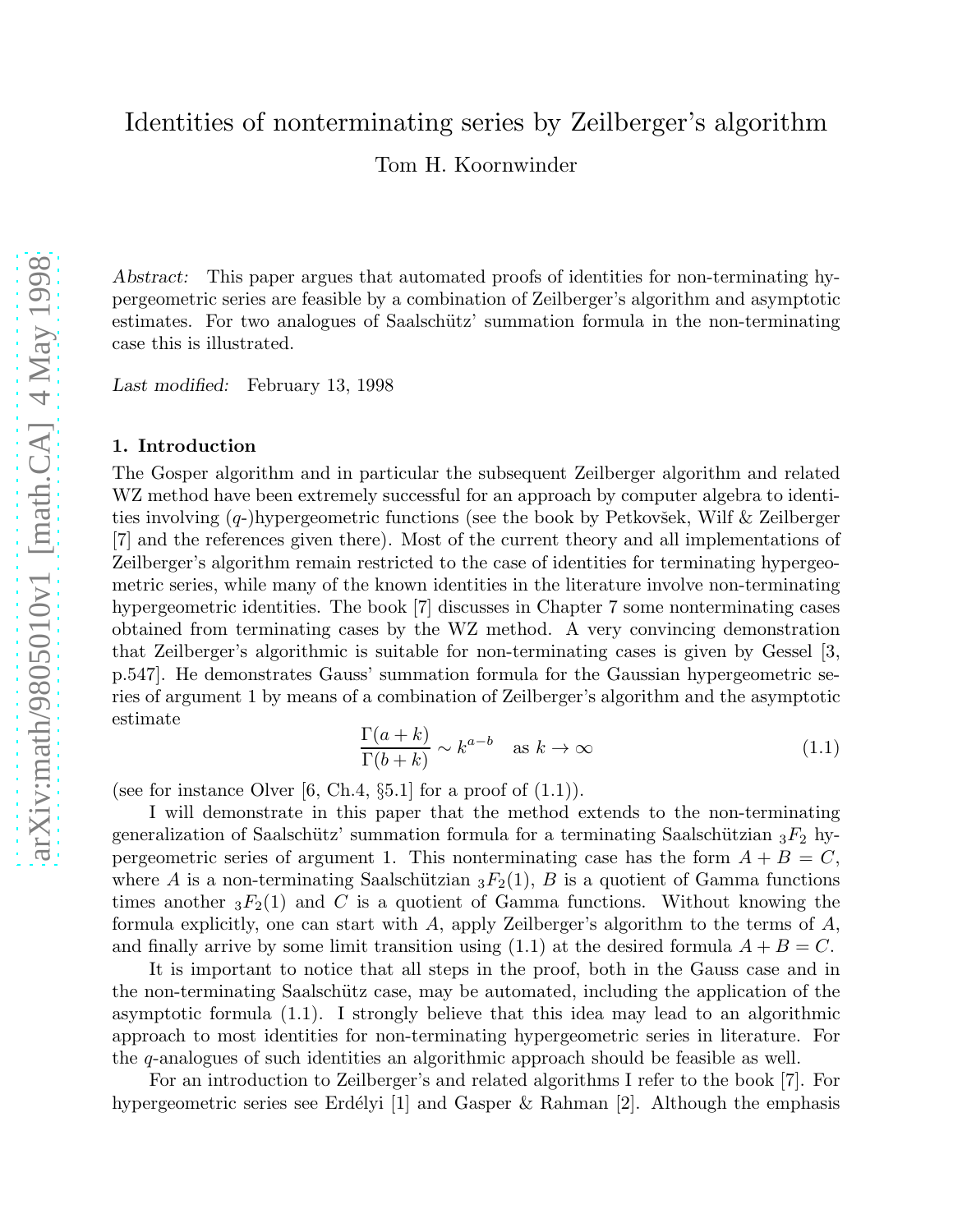in [2] is on the q-case, it also contains some information on the  $q = 1$  case. Anyhow, many formulas for  $q = 1$  can be looked up from the corresponding q-case in [2], by silently taking the formal limit for  $q \uparrow 1$ , and by using that

$$
\Gamma_q(z) := \frac{(1-q)^{1-z} (q;q)_{\infty}}{(q^z;q)_{\infty}} \to \Gamma(z) \quad \text{as } q \uparrow 1
$$

(see [5, Appendix B] and references given there).

The contents of this paper are as follows. Section 2 discusses Gauss' summation formula following Gessel [3, p.547]. Section 3 discusses the case of a non-terminating Saalschützian  ${}_{3}F_{2}(1)$ . Section 4 gives three other identities related to the one derived in section 3, and it is shown how these identitities follow analytically from each other. Finally, in section 5, we consider one of the other identities in section 4  $(A + B = C$  with C a Gamma quotient and A and B a Gamma quotient times a non-terminating  ${}_3F_2(1)$  with one of the upper parameters equal to 1). As is demonstrated, it can be derived by computer algebra and asymptotics, similarly as for the case of section 3, but the asymptotics is quite tricky (maybe interesting in its own right) and not yet suitable to be automated.

#### 2. Gauss' summation formula

Gauss' summation formula (Gauss, 1813; see for instance  $[1, 2.8(46)$  with proof in  $\S 2.1.3]$ ) is the non-terminating analogue of the Chu-Vandermonde summation formula. It reads as follows:

$$
{}_2F_1\left[ \begin{array}{c} a,b \\ c \end{array}; 1 \right] := \sum_{k=0}^{\infty} \frac{(a)_k (b)_k}{(c)_k k!} = \frac{\Gamma(c) \Gamma(c-a-b)}{\Gamma(c-a) \Gamma(c-b)}, \tag{2.1}
$$

where we assume that  $\text{Re}(c - a - b) > 0$  and  $c \notin \{0, -1, -2, \ldots\}$  in order to ensure that the hypergeometric series on the left-hand side is well-defined and absolutely convergent. Gessel [3, §7] shows how to prove this identity by the WZ method, as I will recapitulate now.

Formula (2.1), with c replaced by  $c + n$  ( $n \in \{0, 1, 2, \ldots\}$ ), can be written as

$$
\sum_{k=0}^{\infty} f(n,k) = s(n),\tag{2.2}
$$

where

$$
f(n,k) := \frac{(a)_k (b)_k}{(c+n)_k k!}, \quad s(n) := \frac{\Gamma(c+n)\Gamma(c+n-a-b)}{\Gamma(c+n-a)\Gamma(c+n-b)}.
$$
 (2.3)

The sum on the left-hand side of (2.2) still absolutely converges (since  $n \geq 0$ ). Formula (2.2) can be rewritten as

$$
\sum_{k=0}^{\infty} F(n,k) = 1,\tag{2.4}
$$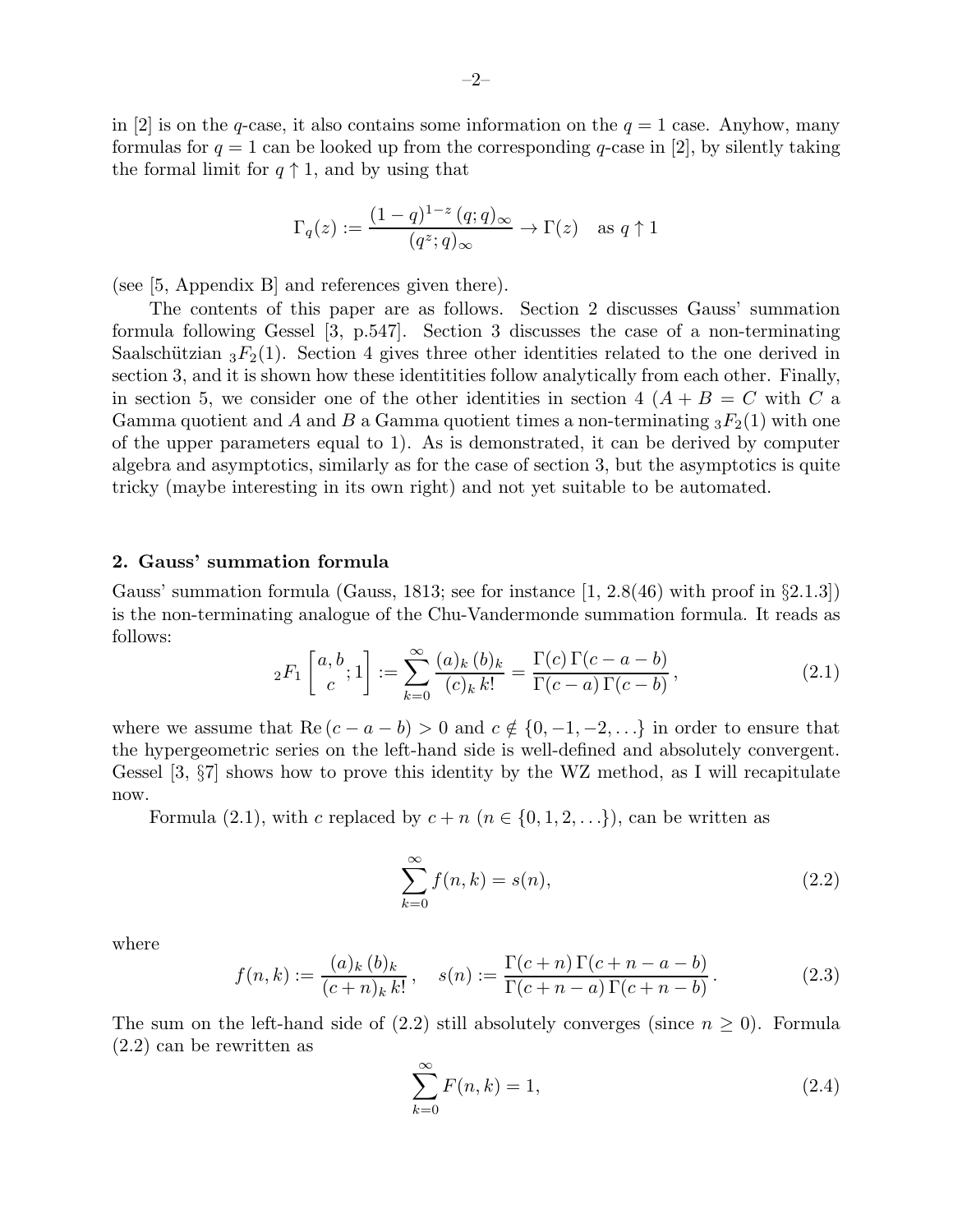where

$$
F(n,k) := \frac{f(n,k)}{s(n)} = \frac{\Gamma(a+k)\Gamma(b+k)\Gamma(c+n-a)\Gamma(c+n-b)}{\Gamma(1+k)\Gamma(c+n+k)\Gamma(a)\Gamma(b)\Gamma(c+n-a-b)}.
$$
 (2.5)

By  $(1.1)$  we have

$$
F(n,k) \sim k^{a+b-c-1-n}
$$
 as  $k \to \infty$ .

Thus the sum on the left-hand side of (2.4) converges absolutely (as we already knew). We want to prove (2.4) by the WZ method. Gosper's algorithm applied to  $F(n+1, k)-F(n, k)$ or, equivalently, the WZ method applied to  $F(n, k)$  succeeds. In Maple V4, for instance, call

$$
\verb"read 'hsum.mpl': gosper(F(n+1,k)-F(n,k),k);
$$

or

$$
\verb"read 'hsum.mpl': WZcertifice(F(n,k),k,n);
$$

from Koepf's package hsum.mpl [4], or call

$$
\verb"read ekhad; ct(F(n,k),1,k,n,N);
$$

from Zeilberger's package EKHAD [8]. The resulting formula is:

$$
F(n+1,k) - F(n,k) = G(n,k+1) - G(n,k),
$$
\n(2.6)

where

$$
G(n,k) := \frac{k}{c+n-a-b} F(n,k).
$$

Note that

$$
G(n, 0) = 0,
$$
  $G(n, k) \sim \frac{k^{a+b-c-n}}{c+n-a-b}$  as  $k \to \infty.$  (2.7)

It follows from (2.6) and (2.7) that

$$
\sum_{k=0}^{K} F(n+1,k) - \sum_{k=0}^{K} F(n,k) = G(n, K+1) - G(n, 0) = G(n, K+1) \to 0 \quad \text{as } K \to \infty.
$$

Hence  $\sum_{k=0}^{\infty} F(n, k)$  is independent of n. Thus

$$
\sum_{k=0}^{\infty} F(n,k) = \lim_{n \to \infty} \sum_{k=0}^{\infty} F(n,k) = \sum_{k=0}^{\infty} \left( \lim_{n \to \infty} F(n,k) \right) = \sum_{k=0}^{\infty} \delta_{k,0} = 1,
$$
 (2.8)

where the second equality is justified by dominated convergence. Indeed, for some  $C > 0$ we have  $1/|s(n)| \le C$  if  $n \in \{0, 1, 2, ...\}$  (use  $(2.3)$  and  $(1.1)$ ). Thus, by  $(2.5)$  and  $(2.3)$  we obtain

$$
|F(n,k)| \le C |f(n,k)| \le \left| \frac{(a)_k (b)_k}{(\text{Re } c + n_0)_k k!} \right| \tag{2.9}
$$

for  $n \in \{n_0, n_0 + 1, \ldots\}$ , where  $n_0$  is such that  $\text{Re } c + n_0 > 0$ . Again by (1.1), the righthand side of (2.9) summed over  $k = 0, 1, 2, \ldots$  yields a convergent sum, thus justifying the application of the dominated convergence theorem in (2.8).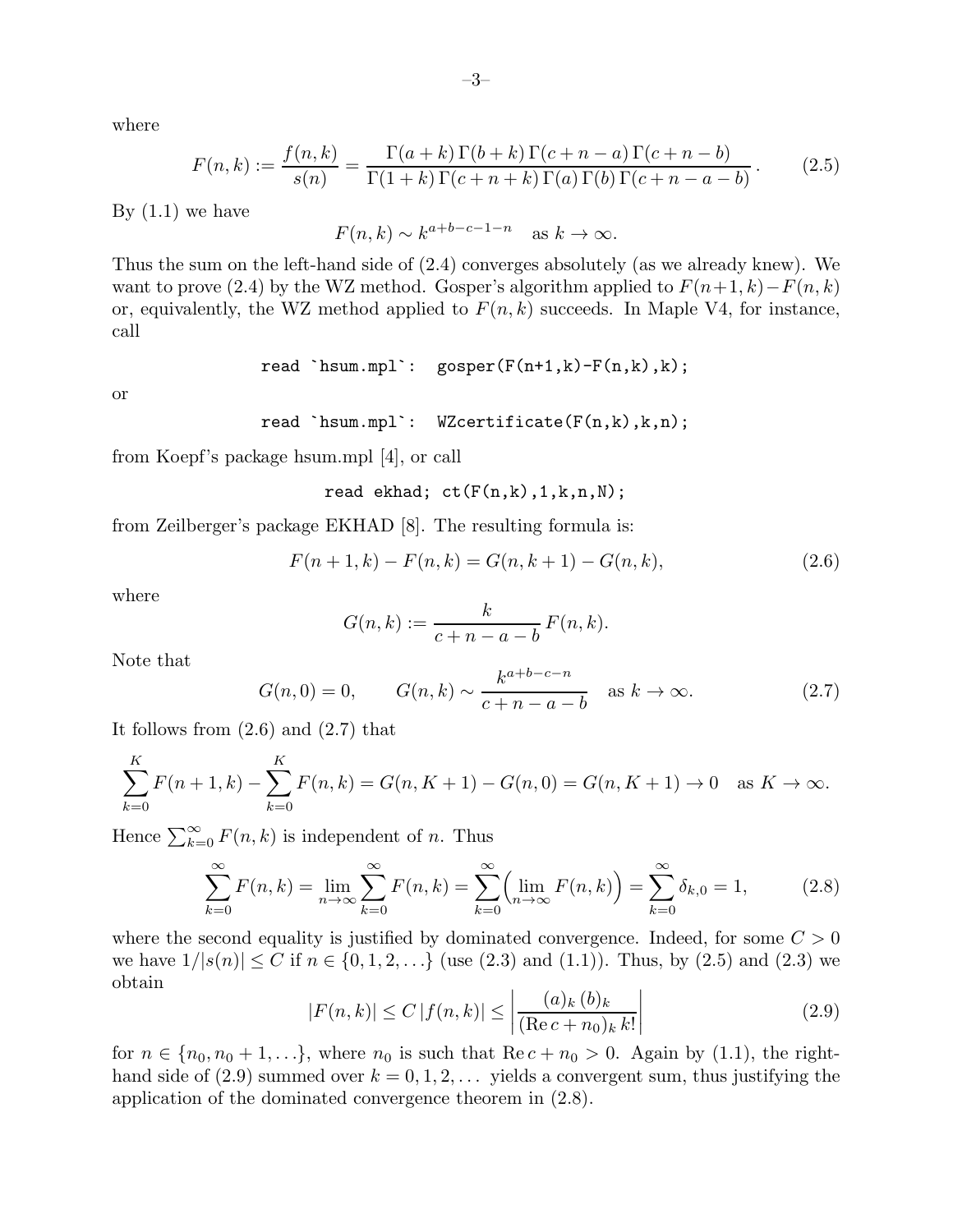## 3. Non-terminating analogue of Saalschütz' summation formula

Saalschütz' summation formula (which actually goes back to Pfaff, 1797) for a terminating Saalschützian  ${}_{3}F_2$  series with argument 1 reads as follows:

$$
{}_{3}F_{2}\left[\begin{matrix} -m,b,c\\ e,-m+b+c-e+1 \end{matrix};1\right] := \sum_{k=0}^{m} \frac{(-m)_{k}(b)_{k}(c)_{k}}{(e)_{k}(-m+b+c-e+1)_{k}k!}
$$
  

$$
= \frac{(e-b)_{m}(e-c)_{m}}{(e)_{m}(e-b-c)_{m}} \qquad (m \in \{0,1,2,...\}, e, e-b-c \notin \{0,-1,-2,...\}).
$$
  
(3.1)

See for instance [1, 4.4(3) with proof in §2.1.5]. Now replace  $-m$  by a on the left-hand side of  $(3.1)$ , where a is arbitrarily complex:

$$
{}_3F_2\left[e, a+b+c-e+1; 1\right] := \sum_{k=0}^m \frac{(a)_k (b)_k (c)_k}{(e)_k (a+b+c-e+1)_k k!},
$$
(3.2)

and try to generalize identity (3.1) for this case. Such generalizations, with one additional  $3F_2(1)$  term, are known in literature (see for instance ...), but we want to find a formula of this type from scratch, just starting from (3.2) and working with the Zeilberger algorithm.

In (3.2) replace c by  $c + n$ , where  $n \in \{0, 1, 2, \ldots\}$ . Then

$$
{}_{3}F_{2}\left[e,a+b+c-e+n+1;1\right] = \sum_{k=0}^{\infty} f(n,k), \tag{3.3}
$$

where

$$
f(n,k) := \frac{(a)_k (b)_k (c+n)_k}{(e)_k (a+b+c-e+1+n)_k k!},
$$

so

$$
f(n,k) \sim \frac{\Gamma(e)\Gamma(a+b+c-e+1+n)}{\Gamma(a)\Gamma(b)\Gamma(c+n)} k^{-2}
$$
 as  $k \to \infty$ 

by (1.1). Thus we have absolute convergence in the sum in (3.3). Zeilberger's algorithm applied to  $f(n, k)$  succeeds. In Maple V4, for instance, call

read ekhad:  $ct(f(n,k),1,k,n,N);$ 

from Zeilberger's package EKHAD [8]. The resulting recurrence is:

$$
(c - e + a + n + 1) (b + c - e + n + 1) f(n + 1, k)
$$
  
-(c - e + n + 1) (b + c - e + a + n + 1) f(n, k) = g(n, k + 1) - g(n, k), (3.4)

where

$$
g(n,k) := \frac{(b+c-e+a+n+1)(e+k-1)k}{c+n} f(n,k).
$$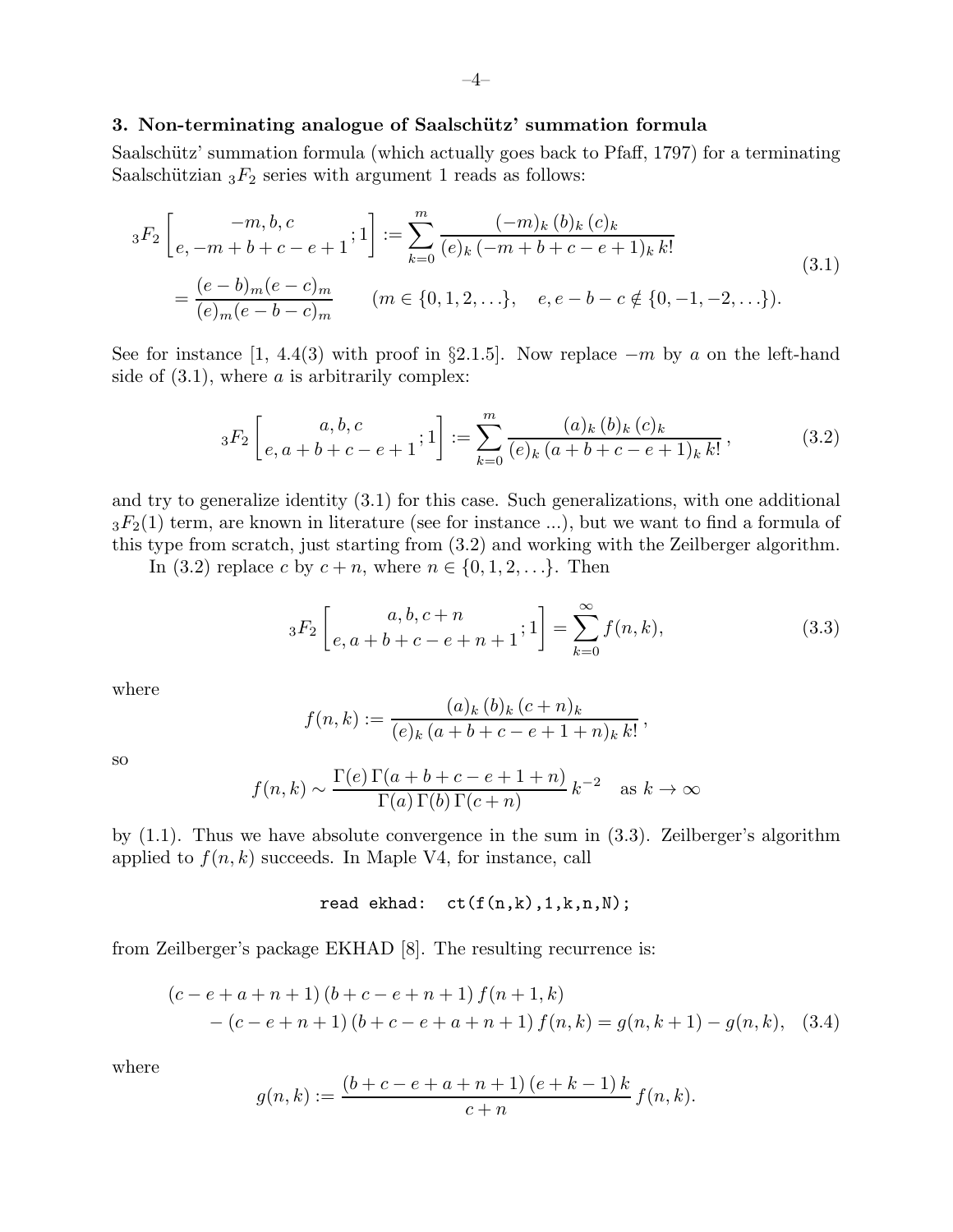We can rewrite (3.4) in the form

$$
F(n+1,k) - F(n,k) = G(n,k+1) - G(n,k),
$$
\n(3.5)

where

$$
F(n,k) := \frac{\Gamma(a+c-e+1+n) \Gamma(b+c-e+1+n)}{\Gamma(c-e+1+n) \Gamma(a+b+c-e+1+n)} f(n,k),
$$
  

$$
G(n,k) := \frac{k(e+k-1)}{(c+n) (c-e+n+1)} F(n,k).
$$

Observe that

$$
F(n,k) \sim \frac{\Gamma(e)\,\Gamma(a+c-e+1+n)\,\Gamma(b+c-e+1+n)}{\Gamma(a)\,\Gamma(b)\,\Gamma(c+n)\,\Gamma(c-e+1+n)}\,k^{-2} \quad \text{as } k \to \infty,
$$

and

$$
G(n,0) = 0, \quad \lim_{k \to \infty} G(n,k) = \frac{\Gamma(e)\,\Gamma(a+c-e+1+n)\,\Gamma(b+c-e+1+n)}{\Gamma(a)\,\Gamma(b)\,\Gamma(c+1+n)\,\Gamma(c-e+2+n)}.
$$
 (3.6)

Put

$$
S(n) := \sum_{k=0}^{\infty} F(n,k)
$$
  
= 
$$
\frac{\Gamma(a+c-e+1+n) \Gamma(b+c-e+1+n)}{\Gamma(c-e+1+n) \Gamma(a+b+c-e+1+n)} {}_3F_2 \left[ \begin{array}{c} a,b,c+n \\ e,a+b+c-e+1+n \end{array}; 1 \right].
$$
 (3.7)

Then by  $(3.5)$  and  $(3.6)$  we obtain

$$
S(n+1) - S(n) = \lim_{k \to \infty} G(n, k+1) - G(n, 0)
$$
  
= 
$$
\frac{\Gamma(e) \Gamma(a + c - e + 1 + n) \Gamma(b + c - e + 1 + n)}{\Gamma(a) \Gamma(b) \Gamma(c + 1 + n) \Gamma(c - e + 2 + n)}.
$$
 (3.8)

Hence

$$
S(n) = S(0) + \frac{\Gamma(e)\Gamma(a+c-e+1)\Gamma(b+c-e+1)}{\Gamma(a)\Gamma(b)\Gamma(c+1)\Gamma(c-e+2)} \sum_{k=0}^{n-1} \frac{(a+c-e+1)_k(b+c-e+1)_k}{(c+1)_k(c-e+2)_k}.
$$
\n(3.9)

Note that

$$
\frac{(a+c-e+1)_k (b+c-e+1)_k}{(c+1)_k (c-e+2)_k} \sim \frac{\Gamma(c+1)\Gamma(c-e+2)}{\Gamma(a+c-e+1)\Gamma(b+c-e+1)} k^{a+b-e-1} \text{ as } k \to \infty.
$$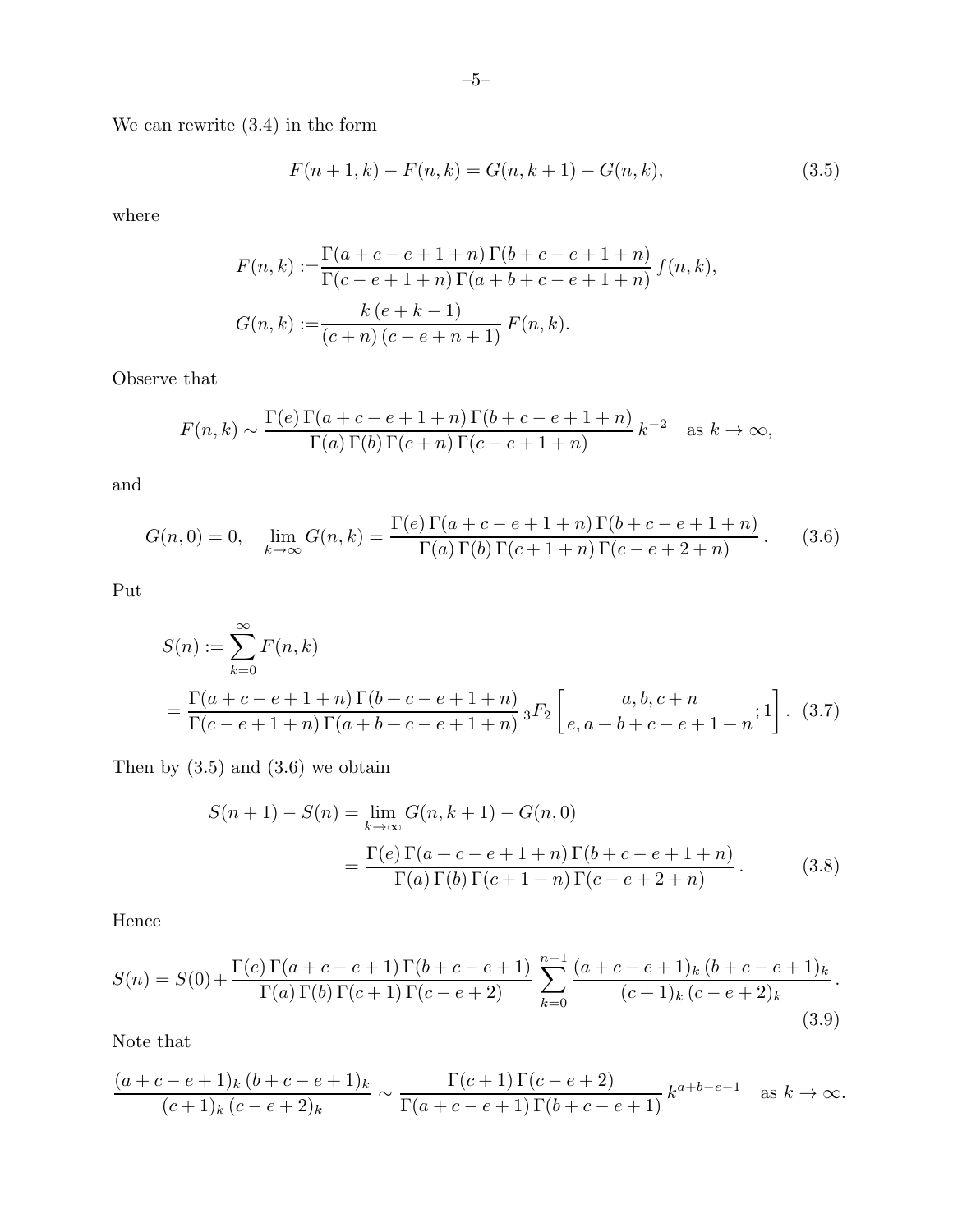Therefore assume that  $\text{Re}(e - a - b) > 0$ . Then, for  $n \to \infty$ , the right-hand side of (3.9) tends to

$$
\frac{\Gamma(a+c-e+1)\Gamma(b+c-e+1)}{\Gamma(c-e+1)\Gamma(a+b+c-e+1)} {}_3F_2\n\left[ \begin{matrix} a,b,c \ e,a+b+c-e+1 \end{matrix};1 \right] \n+ \frac{\Gamma(e)\Gamma(a+c-e+1)\Gamma(b+c-e+1)}{\Gamma(a)\Gamma(b)\Gamma(c+1)\Gamma(c-e+2)} {}_3F_2\n\left[ \begin{matrix} a+c-e+1,b+c-e+1,1 \ c+1,c-e+2 \end{matrix};1 \right].
$$

Here we substituted the right-hand side of (3.7) with  $n = 0$  for  $S(0)$ . Next let  $n \to \infty$  on the left-hand side of (3.9). From (3.7) we obtain

$$
\lim_{n \to \infty} S(n) = {}_2F_1\left[\begin{array}{c} a, b \\ e \end{array}; 1\right] = \frac{\Gamma(e)\,\Gamma(e-a-b)}{\Gamma(e-a)\,\Gamma(e-b)} \quad (\text{Re}\,(e-a-b) > 0). \tag{3.10}
$$

The second identity is Gauss' summation formula (2.1). The first identity follows by applying (1.1) to the limit of the quotient of Gamma functions in (3.7) combined with a formal limit (to be justified in the Lemma below) within the  $_3F_2(1)$  in (3.7). Thus the limit case of (3.9) for  $n \to \infty$  is the identity we looked for:

$$
\frac{\Gamma(a+c-e+1)\Gamma(b+c-e+1)}{\Gamma(c-e+1)\Gamma(a+b+c-e+1)} {}_3F_2\n\left[ e, a+b+c-e+1; 1 \right] \n+ \frac{\Gamma(e)\Gamma(a+c-e+1)\Gamma(b+c-e+1)}{\Gamma(a)\Gamma(b)\Gamma(c+1)\Gamma(c-e+2)} {}_3F_2\n\left[ \n\begin{array}{c} a+c-e+1, b+c-e+1, 1 \ c+1, c-e+2 \end{array}; 1 \right] \n= \frac{\Gamma(e)\Gamma(e-a-b)}{\Gamma(e-a)\Gamma(e-b)},
$$
\n(3.11)

valid for Re  $(e - a - b) > 0$ .

Let us now give the promised Lemma which will justify the first identity in  $(3.10)$ .

**Lemma 3.1** Let  $\text{Re}(e - a - b) > 0$ . Then

$$
\lim_{n \to \infty} {}_{3}F_{2}\left[e, a+b+c-e+1+n; 1\right] = {}_{2}F_{1}\left[e, a\right].
$$

**Proof** The limit formally holds because

$$
\lim_{n \to \infty} \frac{(a)_k (b)_k (c+n)_k}{(e)_k (a+b+c-e+1+n)_k k!} = \frac{(a)_k (b)_k}{(e)_k k!}
$$

.

We will justify this limit by dominated convergence. Take  $\varepsilon \in (0,1)$  such that also  $\varepsilon$  <  $\text{Re}(e - a - b)$ . It follows from (1.1) that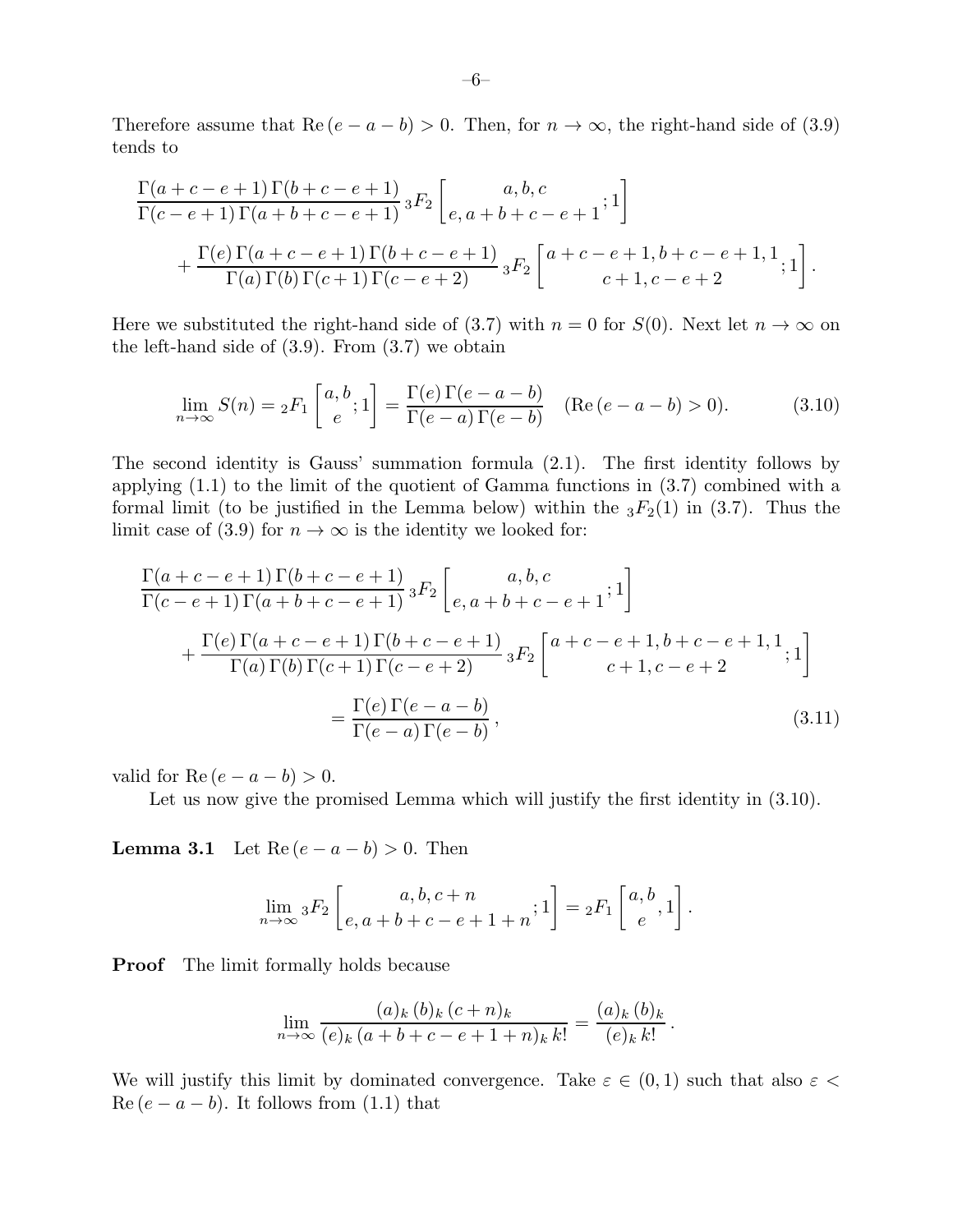$$
\left| \frac{(a)_k (b)_k (c+n)_k}{(e)_k (a+b+c-e+1+n)_k k!} \right| = \text{const.} \left| \frac{\Gamma(a+k) \Gamma(b+k)}{\Gamma(e+k) \Gamma(1+k)} \right|
$$
  

$$
\times \left| \frac{\Gamma(c+a+b-e+1+n)}{\Gamma(c+n)} \right| \left| \frac{\Gamma(c+n+k)}{\Gamma(c+a+b-e+1+n+k)} \right|
$$
  

$$
\leq \text{const.} k^{\text{Re}(a+b-e)-1} n^{\text{Re}(a+b-e)+1} (n+k)^{\text{Re}(e-a-b)-1}
$$
  

$$
= \text{const.} \left( \frac{n}{n+k} \right)^{1-\varepsilon} k^{-1-\varepsilon} (n^{-1}+k^{-1})^{\text{Re}(e-a-b)-\varepsilon}
$$
  

$$
\leq \begin{cases} \text{const.} \ k^{-\text{Re}(e-a-b)-1} \leq \text{const.} \ k^{-\varepsilon-1} & \text{if } k \leq n, \\ \text{const.} \ k^{-\varepsilon-1} & \text{if } k \geq n. \end{cases}
$$

Then the dominated convergence follows because  $\sum_{k=1}^{\infty} k^{-\varepsilon-1} < \infty$ .

## 4. Other non-terminating identities related to Saalschütz' summation formula

 $\Box$ 

Formula (3.11), which I derived in the previous section by a mixture of computer algebra and asymptotic techniques, is possibly not in the literature, but it can be derived from some formulas of similar nature which are in the literature.

The best known non-terminating generalization of Saalschütz' formula  $(3.1)$  is:

$$
{}_{3}F_{2}\left[e,a+b+c-e+1;1\right]
$$
  
+
$$
\frac{\Gamma(e-1)\Gamma(a-e+1)\Gamma(b-e+1)\Gamma(c-e+1)\Gamma(a+b+c-e+1)}{\Gamma(1-e)\Gamma(a)\Gamma(b)\Gamma(c)\Gamma(a+b+c-2e+2)}
$$
  

$$
\times {}_{3}F_{2}\left[a-e+1,b-e+1,c-e+1;1\atop 2-e,a+b+c-2e+2;1\right]
$$
  
=
$$
\frac{\Gamma(a-e+1)\Gamma(b-e+1)\Gamma(c-e+1)\Gamma(a+b+c-e+1)}{\Gamma(1-e)\Gamma(b+c-e+1)\Gamma(a+c-e+1)\Gamma(a+b-e+1)} , (4.1)
$$

see [2, (II.24)]. Since both  ${}_3F_2(1)$  series are Saalschützian, there are no conditions on the parameters necessary for convergence.

The second formula we will use involves two non-terminating  ${}_{3}F_{2}(1)$  series with one upper parameter equal to 1, like the second  ${}_3F_2(1)$  in formula (3.11). The formula reads as follows.

$$
{}_{3}F_{2}\left[\begin{array}{c} a,b,1 \\ d,e \end{array};1\right] + \frac{1-e}{e-b-1} {}_{3}F_{2}\left[\begin{array}{c} d-a,b,1 \\ d,b-e+2 \end{array};1\right] = \frac{\Gamma(d)\Gamma(e)\Gamma(a-e+1)\Gamma(b-e+1)\Gamma(d+e-a-b-1)}{\Gamma(a)\Gamma(b)\Gamma(d-a)\Gamma(d-b)} \tag{4.2}
$$
  
=  $(\text{Re}(d+e-a-b-1) > 0, \text{Re}(a-e+1) > 0).$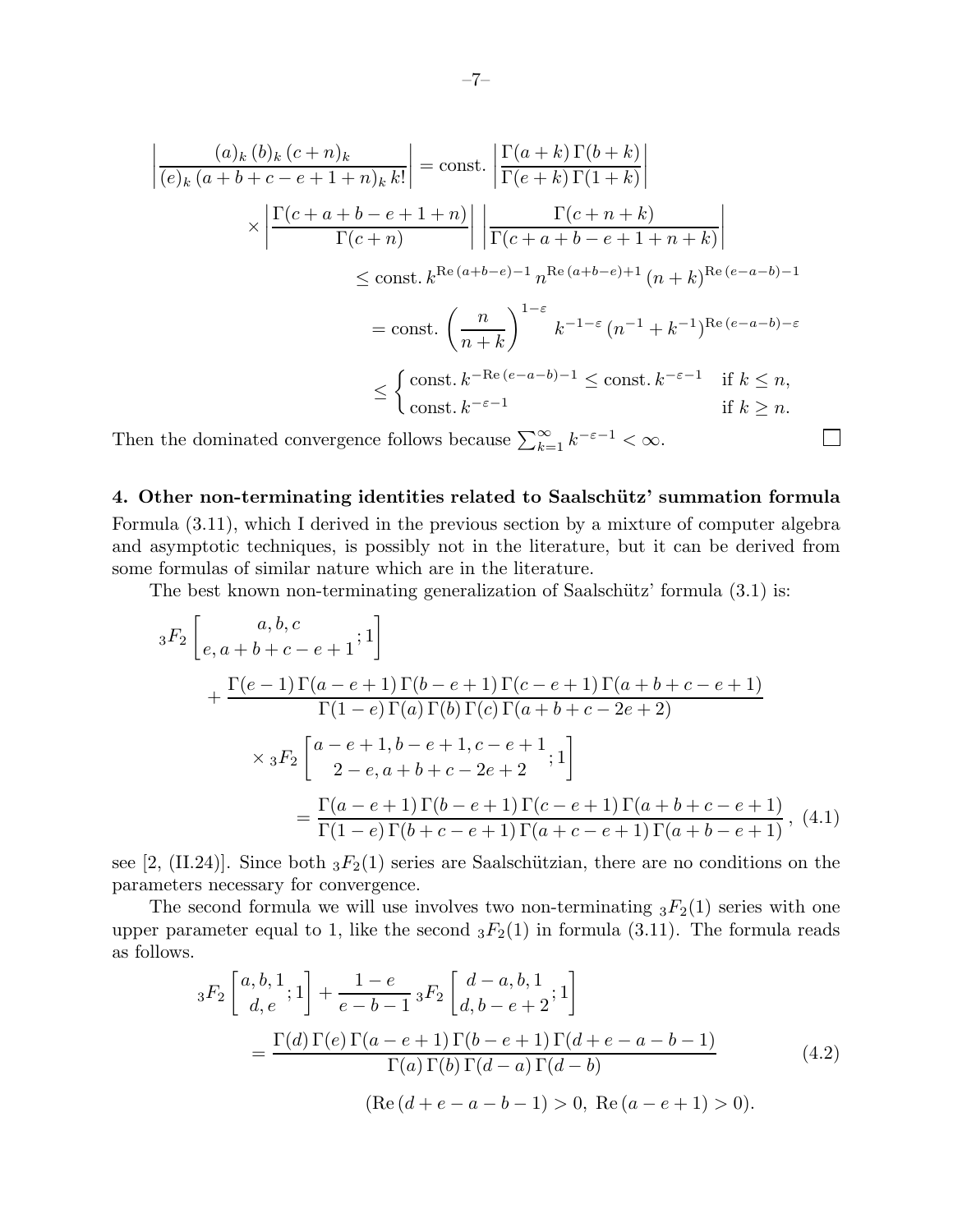It can be derived by specialization of [2, (3.3.1)] combined with Gauss' summation formula  $(2.1).$ 

The third formula transforms a nonterminating Saalschützian  ${}_{3}F_{2}(1)$  into a nonterminating  ${}_{3}F_{2}(1)$  with upper parameter 1:

$$
{}_{3}F_{2}\left[e,a+b+c-e+1;1\right] = \frac{\Gamma(e)\Gamma(a+b+c-e+1)}{\Gamma(a)\Gamma(b+1)\Gamma(c+1)}
$$
  
 
$$
\times {}_{3}F_{2}\left[\begin{matrix}e-a,b+c-e+1,1\\b+1,c+1\end{matrix};1\right]
$$
 (Re  $a > 0$ ). (4.3)

It follows by specialization of [2, (3.1.2)].

Now replace in (4.3)  $a, b, c, e$  by  $b - e + 1, a - e + 1, c - e + 1, 2 - e$ . Next substitute in the right-hand side of  $(4.3)$  (with parameters replaced as above) formula  $(4.2)$  with  $a, b, d, e$ replaced by  $1 - b$ ,  $a + c - e + 1$ ,  $a - e + 2$ ,  $c - e + 2$ . This yields

$$
{}_{3}F_{2}\left[\begin{array}{c}b-e+1,a-e+1,c-e+1\\2-e,a+b+c-2e+2\end{array};1\right] = -\frac{\Gamma(2-e)\Gamma(a+b+c-2e+2)}{c\Gamma(b-e+1)\Gamma(a-e+1)\Gamma(c-e+2)}
$$

$$
\times {}_{3}F_{2}\left[\begin{array}{c}1+b+c-e,1+a+c-e,1\\2+c-e,c+1\end{array};1\right]
$$

$$
+\frac{\Gamma(e-a-b)\Gamma(c)\Gamma(2-e)\Gamma(a+b+c-2e+2)}{\Gamma(1-b)\Gamma(1+b+c-e)\Gamma(1-a)\Gamma(a+c-e+1)}\qquad(4.4)
$$

$$
(\text{Re}\,(1+b-e) > 0, \text{ Re}\,(e-a-b) > 0).
$$

Now formula (3.11) follows from (4.1) by substituting (4.4) for the second  ${}_3F_2(1)$  in (4.1), and by using that

$$
\Gamma(z)\,\Gamma(1-z) = \frac{\pi}{\sin(\pi z)}\,.
$$

So we have seen that formulas  $(4.1)$ ,  $(4.2)$  and  $(4.3)$  imply formula  $(3.11)$  via formula  $(4.4)$ . Conversely, formulas  $(3.11)$ ,  $(4.2)$  and  $(4.3)$  imply formula  $(4.1)$  via formula  $(4.4)$ . In the next section we will derive formulas (4.2) and (4.3) by methods of computer algebra and asymptotics.

# 5. Further proofs of identities of non-terminating series by computer algebra and asymptotics

Let us try to prove formula  $(4.2)$  in a similar way as formula  $(3.11)$ . Put

$$
f(n,k) := \frac{(a)_k (b+n)_k}{(d+n)_k (e)_k}.
$$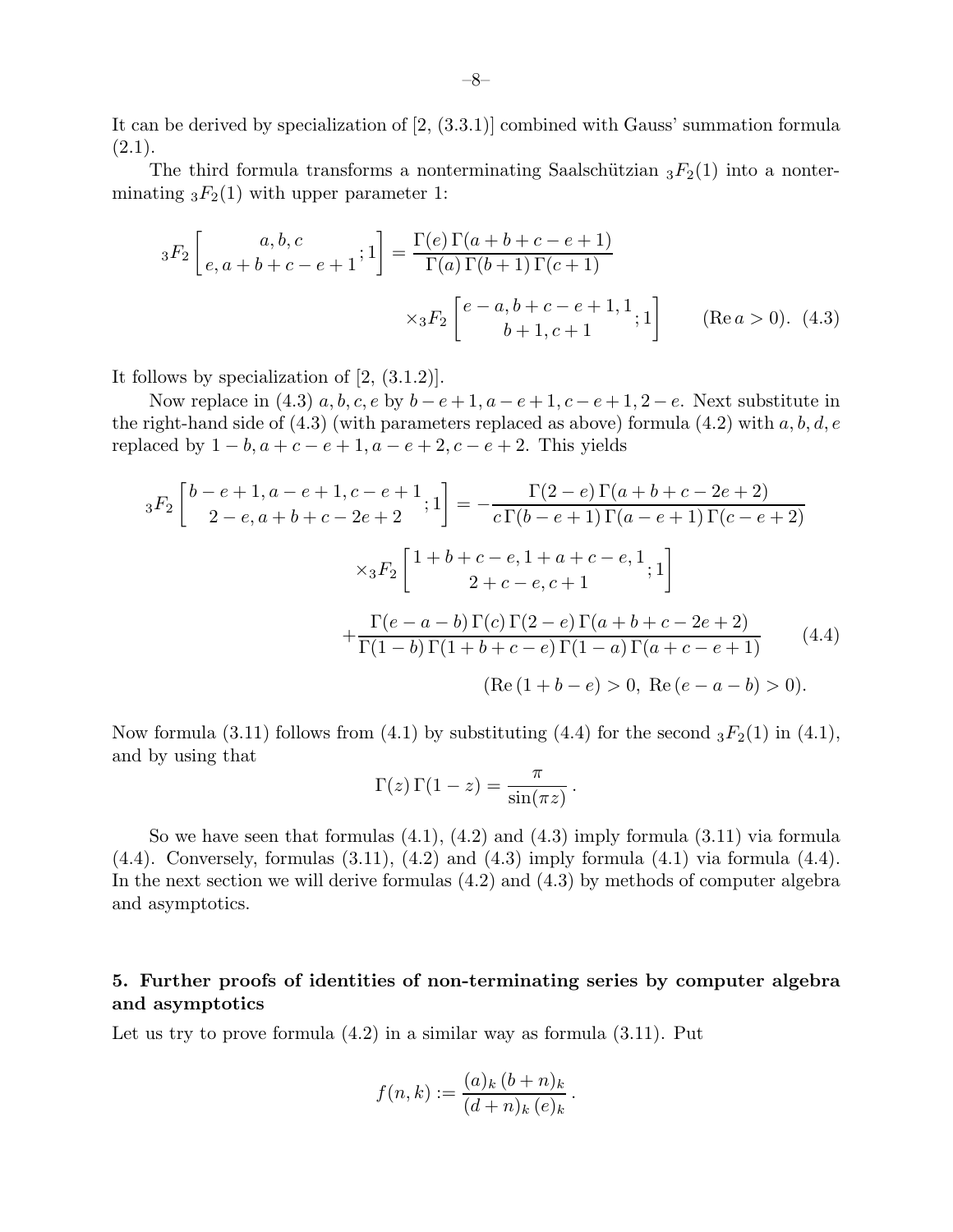By Zeilberger's algorithm we find that

$$
(a - n - d) (n + b) f(n + 1, k) - (n + b - e + 1) (n + d) f(n, k) = g(n, k + 1) - g(n, k),
$$
  
where  $g(n, k) := -(n + d) (e + k - 1) f(n, k).$ 

Hence

$$
F(n + 1, k) - F(n, k) = G(n, k + 1) - G(n, k),
$$

where

$$
F(n,k) := \frac{(b)_n (d-a)_n (a)_k (b+n)_k}{(d)_n (b-e+1)_n (d+n)_k (e)_k},
$$
  

$$
G(n,k) := \frac{(e+k-1) (a)_k (b+n)_k (b)_n (d-a)_n}{(e-n-b-1) (d+n)_k (e)_k (d)_n (b-e+1)_n}.
$$

Assume

$$
Re (d + e - a - b - 1) > 0, \quad Re (a - e + 1) > 0.
$$
 (5.1)

Then

$$
S(n) := \sum_{k=0}^{\infty} F(n,k) = \frac{(b)_n (d-a)_n}{(d)_n (b-e+1)_n} {}_3F_2\left[\begin{array}{c} a, b+n, 1\\d+n, e \end{array}; 1\right]
$$
(5.2)

has absolutely convergent series and

$$
S(n+1) - S(n) = \lim_{k \to \infty} G(n, k+1) - G(n, 0) = -G(n, 0)
$$

$$
= -\frac{(e-1)(d-a)_n (b)_n}{(e-b-1) (d)_n (b-e+2)_n}.
$$
(5.3)

Hence

$$
S(0) = S(\infty) + \frac{e - 1}{e - b - 1} \sum_{n=0}^{\infty} \frac{(d - a)_n (b)_n}{(d)_n (b - e + 2)_n},
$$
  
where  $S(\infty) := \lim_{n \to \infty} S(n)$ .

Thus

$$
{}_3F_2\left[\begin{array}{c} a,b,1 \\ d,e \end{array};1\right] = \frac{e-1}{e-b-1} {}_3F_2\left[\begin{array}{c} d-a,b,1 \\ d,b-e+2 \end{array};1\right] + S(\infty).
$$

So formula (4.2) will be proved if we can show that

$$
\lim_{n \to \infty} \frac{(b)_n (d-a)_n}{(d)_n (b-e+1)_n} {}_3F_2 \left[ \begin{array}{c} a, b+n, 1 \\ d+n, e \end{array}; 1 \right]
$$
\n
$$
= \frac{\Gamma(d) \Gamma(e) \Gamma(a-e+1) \Gamma(b-e+1) \Gamma(d+e-a-b-1)}{\Gamma(a) \Gamma(b) \Gamma(d-a) \Gamma(d-b)}.
$$
\n(5.4)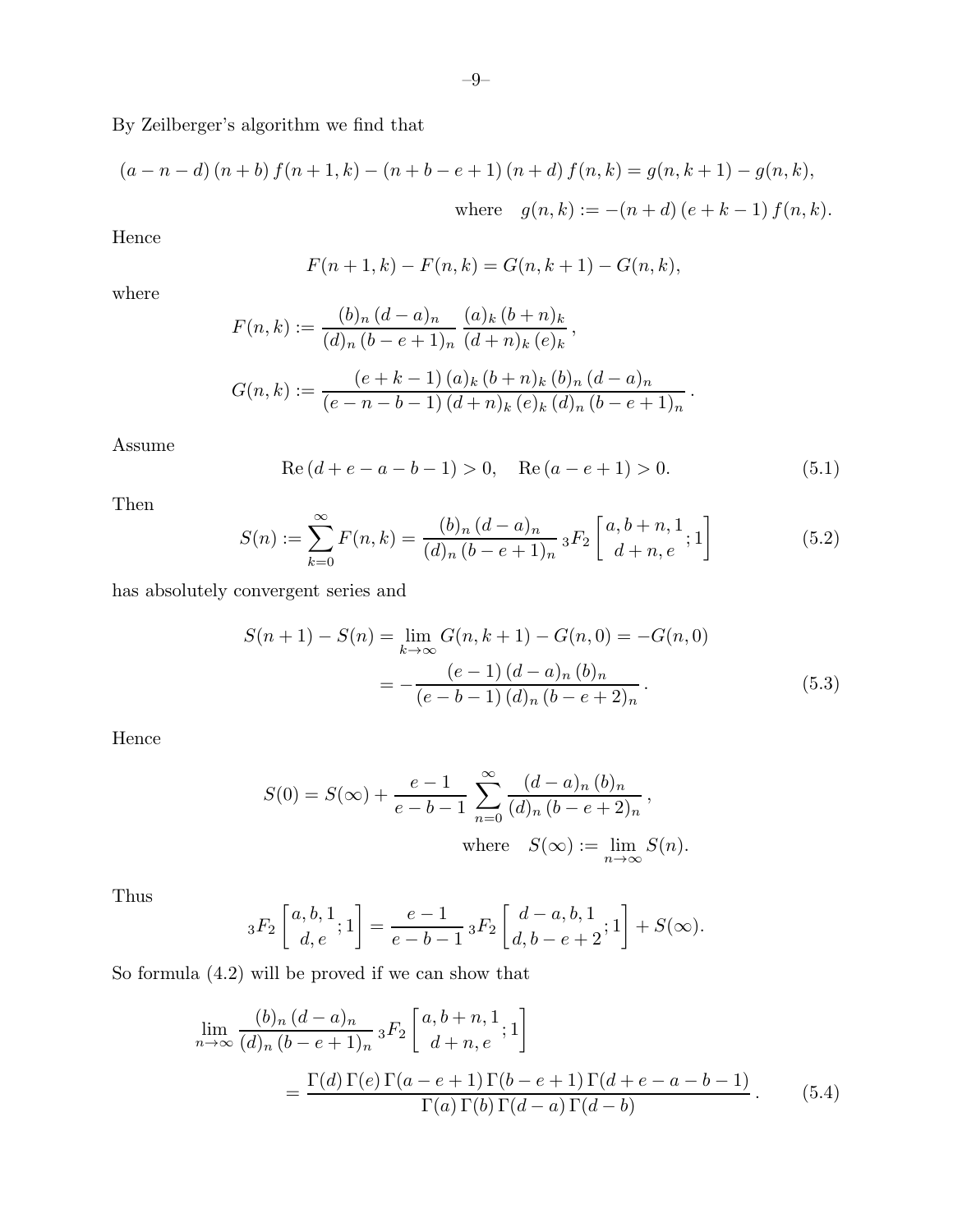This limit result is not evident. A formal limit would yield

$$
\left(\lim_{n\to\infty} n^{e-a-1}\right) {}_2F_1\left[ \begin{array}{c} a,1\\e \end{array}; 1 \right] = 0 \cdot \infty \quad \text{since } \text{Re}\left(a-e+1\right) > 0.
$$

We will give a proof of (5.4) at the end of this section.

Let us first turn to formula  $(4.3)$ , and rewrite it in the following equivalent form.

$$
\frac{(b)_n (d-a)_n}{(d)_n (b-e+1)_n} {}_3F_2 \left[ \begin{array}{c} a, b+n, 1 \\ d+n, e \end{array}; 1 \right]
$$
\n
$$
= \frac{\Gamma(d) \Gamma(e) \Gamma(b-e+1) \Gamma(d+e-a-b-1)}{\Gamma(b) \Gamma(d-a) \Gamma(d+e-b-1)} \frac{\Gamma(b+n) \Gamma(d-a+n)}{\Gamma(b-e+1+n) \Gamma(d+e-a-1+n)}
$$
\n
$$
\times {}_3F_2 \left[ \begin{array}{c} d+n-1, d+e-a-b-1, e-1 \\ d+e-a+n-1, d+e-b-1 \end{array}; 1 \right] \quad (\text{Re}(d+e-a-b-1) > 0). \tag{5.5}
$$

Observe that we can take limits on the right-hand side of (5.5) for  $n \to \infty$  (see (3.10)), and thus arrive at (5.4). However, I only want to use (5.5) if I can derive it by methods of computer algebra and asymptotics. Let us try.

Write (5.5) more compactly as

$$
S(n) = C \widetilde{S}(n),\tag{5.6}
$$

.

where  $S(n)$  is given by  $(5.2)$ ,

$$
C := \frac{\Gamma(d) \Gamma(e) \Gamma(b - e + 1) \Gamma(d + e - a - b - 1)}{\Gamma(b) \Gamma(d - a) \Gamma(d + e - b - 1)},
$$

and

$$
\widetilde{S}(n) := \frac{\Gamma(b+n)\Gamma(d-a+n)}{\Gamma(b-e+1+n)\Gamma(d+e-a-1+n)} \, {}_3F_2\left[\begin{array}{c} d+n-1, d+e-a-b-1, e-1 \\ d+e-a+n-1, d+e-b-1 \end{array}; 1\right].
$$

Note that  $\widetilde{S}(n)$  is just (3.7) with a, b, c, e replaced by  $e-1$ ,  $d+e-a-b-1$ ,  $d-1$ ,  $d+e-b-1$ . Thus (3.8) yields that

$$
\widetilde{S}(n+1) - \widetilde{S}(n) = \frac{1}{C} \frac{(e-1)(d-a)_n (b)_n}{(b-e+1) (d)_n (b-e+2)_n}
$$

Comparison with (5.3) yields that  $S(n) - C \widetilde{S}(n)$  is independent of n. Hence

$$
S(n) - C\widetilde{S}(n) = S(\infty) - C\widetilde{S}(\infty).
$$

Thus (5.6) holds iff (5.4) holds. So we have not made real progress. Formula (5.4) will follow from  $(5.6)$ , but for the proof of  $(5.6)$  we need  $(5.4)$ . Let us therefore give an independent proof of (5.4).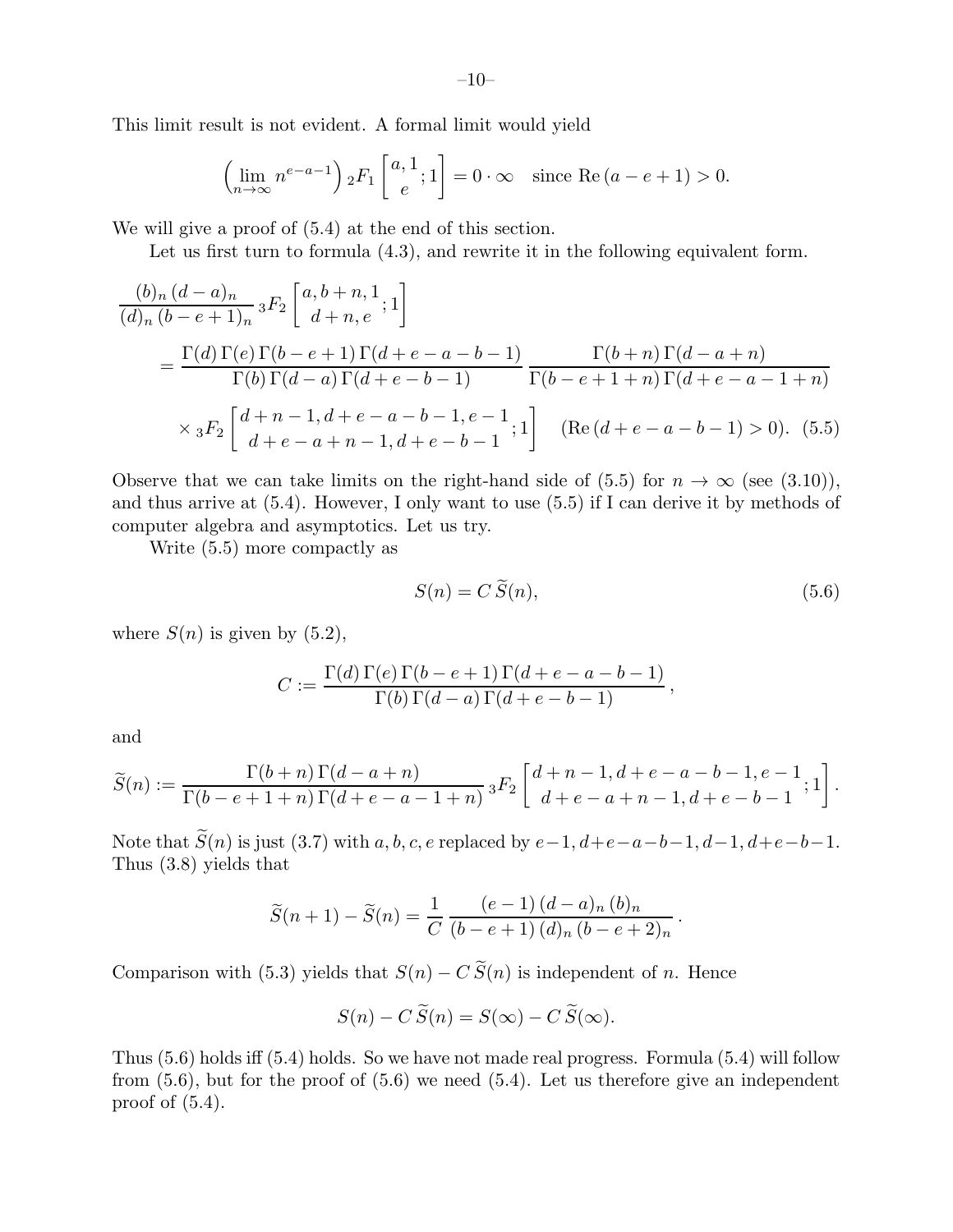Proof of  $(5.4)$  Observe that

$$
\frac{(b)_n (d-a)_n}{(d)_n (b-e+1)_n} {}_3F_2\n\left[\n\begin{array}{c} a, b+n, 1 \\ d+n, e \end{array}; 1\n\right]
$$
\n
$$
= \frac{\Gamma(d) \Gamma(e) \Gamma(b-e+1)}{\Gamma(a) \Gamma(b) \Gamma(d-a)} \sum_{k=0}^{\infty} \frac{\Gamma(a+k)}{\Gamma(e+k)} \frac{\Gamma(b+n+k)}{\Gamma(d+n+k)} \frac{\Gamma(d-a+n)}{\Gamma(b-e+1+n)}.
$$
\n(5.7)

We will first work formally, and consider the sum obtained by replacing in the above infinite sum the gamma quotients by their asymptotic estimates (for big  $n$  and  $k$ ) as given by  $(1.1)$ . This yields

$$
\sum_{k=0}^{\infty} \frac{\Gamma(a+k)}{\Gamma(e+k)} \frac{\Gamma(b+n+k)}{\Gamma(d+n+k)} \frac{\Gamma(d-a+n)}{\Gamma(b-e+1+n)}
$$
(5.8)

$$
\sim \sum_{k=0}^{\infty} (k+1)^{a-e} (n+k+2)^{b-d} (n+1)^{d+e-a-b-1}
$$
\n(5.9)

$$
= \frac{1}{n+1} \sum_{k=0}^{\infty} \left( 1 + \frac{k+1}{n+1} \right)^{b-d} \left( \frac{k+1}{n+1} \right)^{a-e} \tag{5.10}
$$

$$
\sim \int_{t=0}^{\infty} (1+t)^{b-d} t^{a-e} dt \quad \text{as } n \to \infty \tag{5.11}
$$

$$
=\frac{\Gamma(a-e+1)\,\Gamma(d+e-a-b-1)}{\Gamma(d-b)}\,.
$$

Here we used that the integral in (5.11), which converges because of assumptions (5.1), is approximated by its Riemann sum (5.10) as  $n \to \infty$ . Thus formally the right-hand side of (5.7) indeed equals the right-hand side of (5.4).

We will justify this formal proof by Lebesgue's dominated convergence theorem. Rewrite (5.8) as

$$
\int_0^\infty \gamma_n(t) h_n(t) dt,
$$
\n(5.12)

.

where, for  $\frac{k}{n+1} < t \leq \frac{k+1}{n+1}$ ,

$$
h_n(t) := \left(1 + \frac{k+1}{n+1}\right)^{b-d} \left(\frac{k+1}{n+1}\right)^{a-e}
$$

and

$$
\gamma_n(t) := \frac{\Gamma(a+k)}{\Gamma(e+k)\,(k+1)^{a-e}} \frac{\Gamma(b+n+k)}{\Gamma(d+n+k)\,(n+k+2)^{b-d}} \frac{\Gamma(d-a+n)}{\Gamma(b-e+1+n)\,(n+1)^{d+e-a-b-1}}
$$
  
Then

1 nen

$$
|\gamma_n(t)| \le \text{const.} \quad \text{and} \quad |h_n(t)| \le \text{const.} \ (1+t)^{\text{Re}\,(b-d)} \ t^{\text{Re}\,(a-e)}.
$$

Furthermore,

$$
\lim_{n \to \infty} \gamma_n(t) = 1 \quad \text{and} \quad \lim_{n \to \infty} h_n(t) = (1+t)^{b-d} t^{a-e}.
$$

It follows by dominated convergence that the integral (5.12) tends to the integral (5.11) as  $n \to \infty$ .